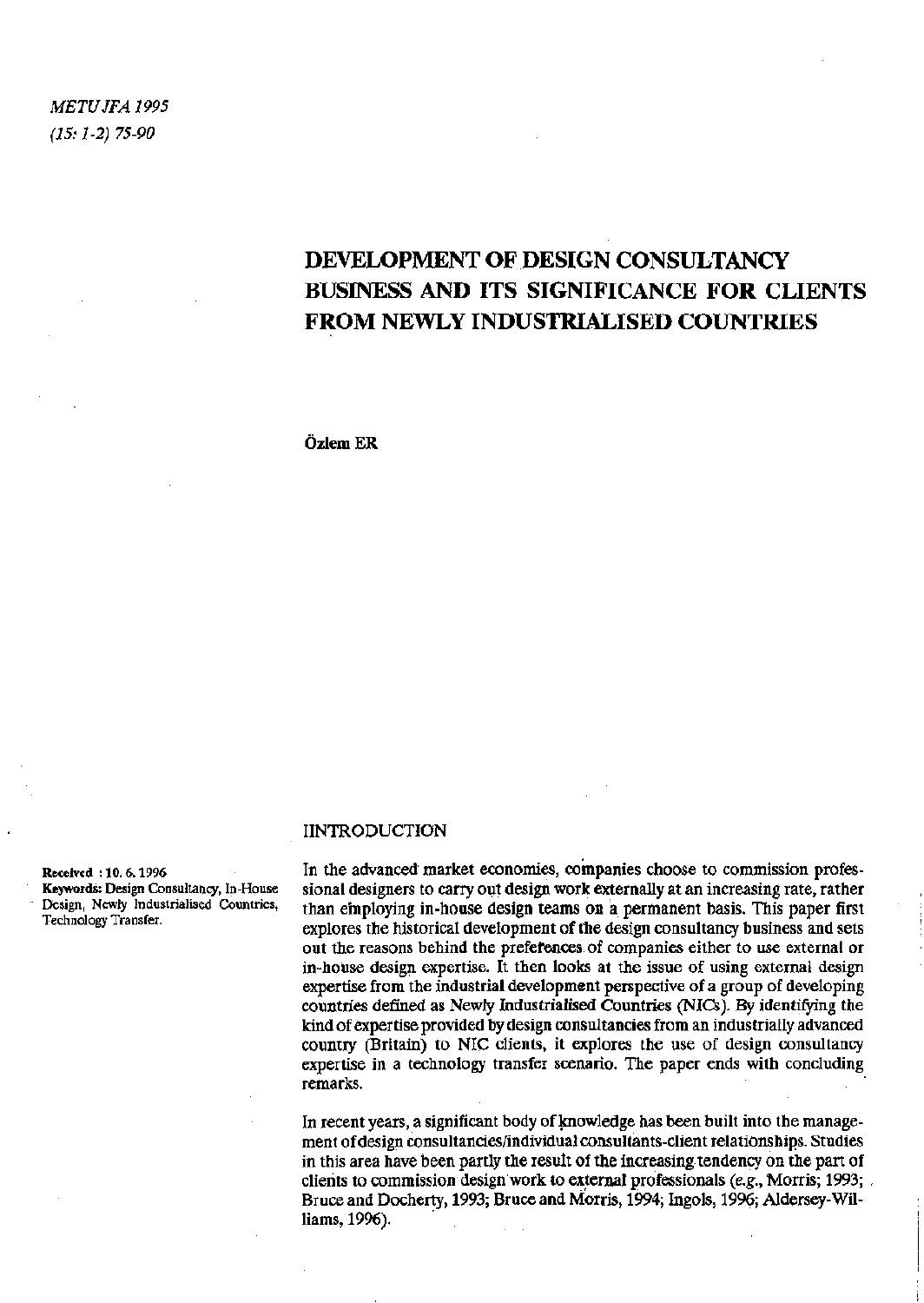Commissioning pf design work to external sources of expertise has generally been looked into from the perspectives of the role of design in competitiveness and 'how best to manage design and designers (in-house/external)' in industry. However, beyond the arguments developed within these perspectives,, the use of foreign design consultancies by developing country clients has different aspects. It has been firmly established that in the industrial development strategies of NICs, design has a role with increasing importance (Kim, 1989; Er, H. A., 1993; Er, 1995). Since design consultancies are agents providing skills and expertise for different industries, and NIC companies try to develop indigenous capabilities mainly by continuous technology-and knowledge transfer via various mechanisms, it would be expected that consultancies take part in such transfers. A recent study by the author looked into the increasing use of external design expertise from a development point of view trying to identify the kind of roles design consultancies from a developed country play, for clients from a particular group of developing countries (Er, 1995). The main emphasis of the mentioned study was on the question of whether the commissioning of design consultancies related to the long-term planning/strategies of NIC clients.

In the following three sections, the emergence of design consultancy as a business sector and the reasons behind the increasing tendency of using external design expertise will be explored. Further sections will set the significance of using design consultancy expertise for NIC clients with reference to the findings of the above mentioned research study.

#### DESIGN CONSULTANCY AS A BUSINESS SECTOR

Design consultants are professional designers or groups of such designers who hire their design expertise and skills to client companies to help analyse design problems, recommend relevant solutions and, if needed, help to implement their findings and suggestions... (Chung, 1989).

. Consultancy is the ultimate form of separation of design work as a specialised area of expertise (Sparke, 1983; Lewis, 1988). The concept of the 'consultant designer for industry' appeared in the USA in the late 1920s (Sparke, 1983). The development of design consultancy profession is closely linked to the role played by mainly American designers to stimulate demand for mass produced products. During the late 1920s and 1930s American manufacturers faced competitive pressures derived from a declining domestic sales record rather than from international competition. This created a need to differentiate products in order to win market share from competitors and to stimulate greater total consumption throughout the economy (Meikle, 1988). It can be said that the market-oriented use of design to increase sales graphics provided designers of that time with high status. The famous designers of this era such as Raymond Loewy, Walter Dorwin Teague, Henry Dreyfuss, and Norman Bel Geddes were 'all outside consultants who tended to be hired by chief executives and who worked day to day at the highest levels of the company, where they could feel its pulse' (Wassermann, A S. quoted by Meikle, 1988).

> By 1963, sixteen American design firms had established offices abroad and more than thirty were serving foreign clients from the United States. Manufacturers in twenty two European and Latin American countries and in Japan had contracts with American designers for projects almost equally divided between packaging and product development (Pulos, 1988).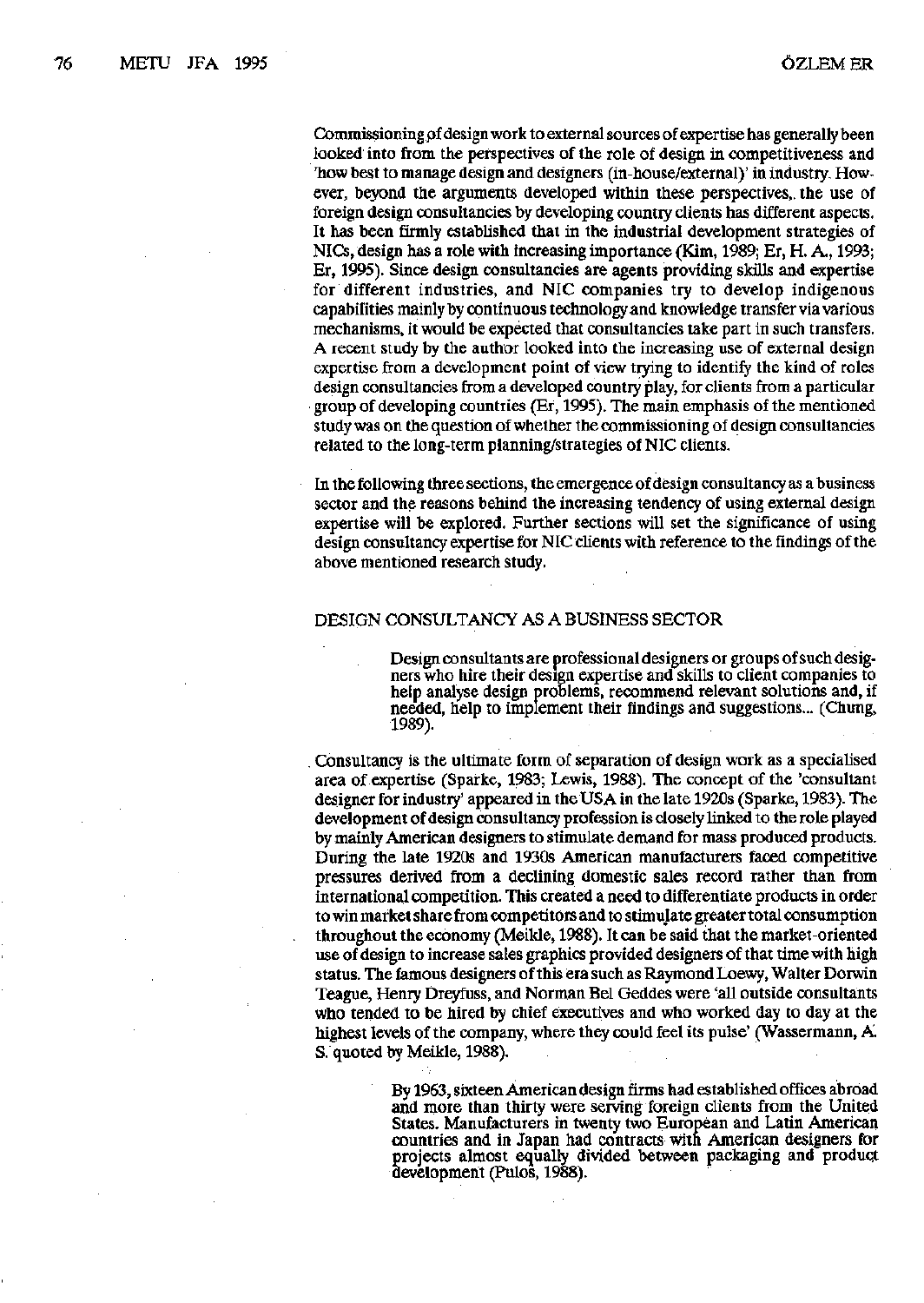Figure 1. A Dynamic Network;



Following the USA example, design consultancies have developed in other countries. In Britain, Design Research Unit (DRU) founded by Milner Gray and Misha Black in 1943, was the first modern design consultancy. By 1988, British design consultancies were employing more than 30,000 people becoming an industry in its own right (Myerson, 1992). Despite the negative effects of the economic recession which started in 1990, British design consultancy sector remains strong with an international client base.

In parallel with the development of design consultancy as a serious business, an increasing trend towards the use of external design expertise in product development/outsourcing of design expertise has been noted (Whipp and Clark, 1986; Westamocott, 1992; Morris, 1993; Bruce and Morris, 1994; Quinn and Hilmer, 1994). This trend is also a result of the restructuring schemes of many large corporations from the 1980s onwards.

# INTERNATIONALISATION OF DESIGN CONSULTANCY BUSINESS

The rapid development of design consultancy business in the 1980s can also be related to the internationalisation of economic activity and production. In fact international strategic alliances and international subcontracting are long established forms of inter-organisational relationships. However, it is now being suggested that new organisational forms containing elements of both strategic alliances and subcontracting networks are emerging. These dynamic networks or flexibly integrated organisational forms involve complex relationships between firms each of which performs a specialist role within a coordinated network (Dicken, 1992).

> [The major components of such a dynamic network] can be assembled and reassembled in order to meet complex and changing competitive conditions... Business functions, such as product design and development, manufacturing, marketing and distribution typically conducted within a single organisation, are performed by independent firms within a network... Because each function is not necessarily part of a single organisation, business groups are assembled or located through brokers (Miles and Snow, 1986; Dicken, 1992).

An example of dynamic network organisation is given by Dicken (1992). It belongs to a US toy manufacturer, Lewis Galoob Toys, Inc., a multimillion-dollar company in the mid-1980s.

> A mere 115 employees run the entire operation. Independent inventors and entertainment companies dream up most of Galoob's products, while outside specialists do most of the design and engineering. Galoob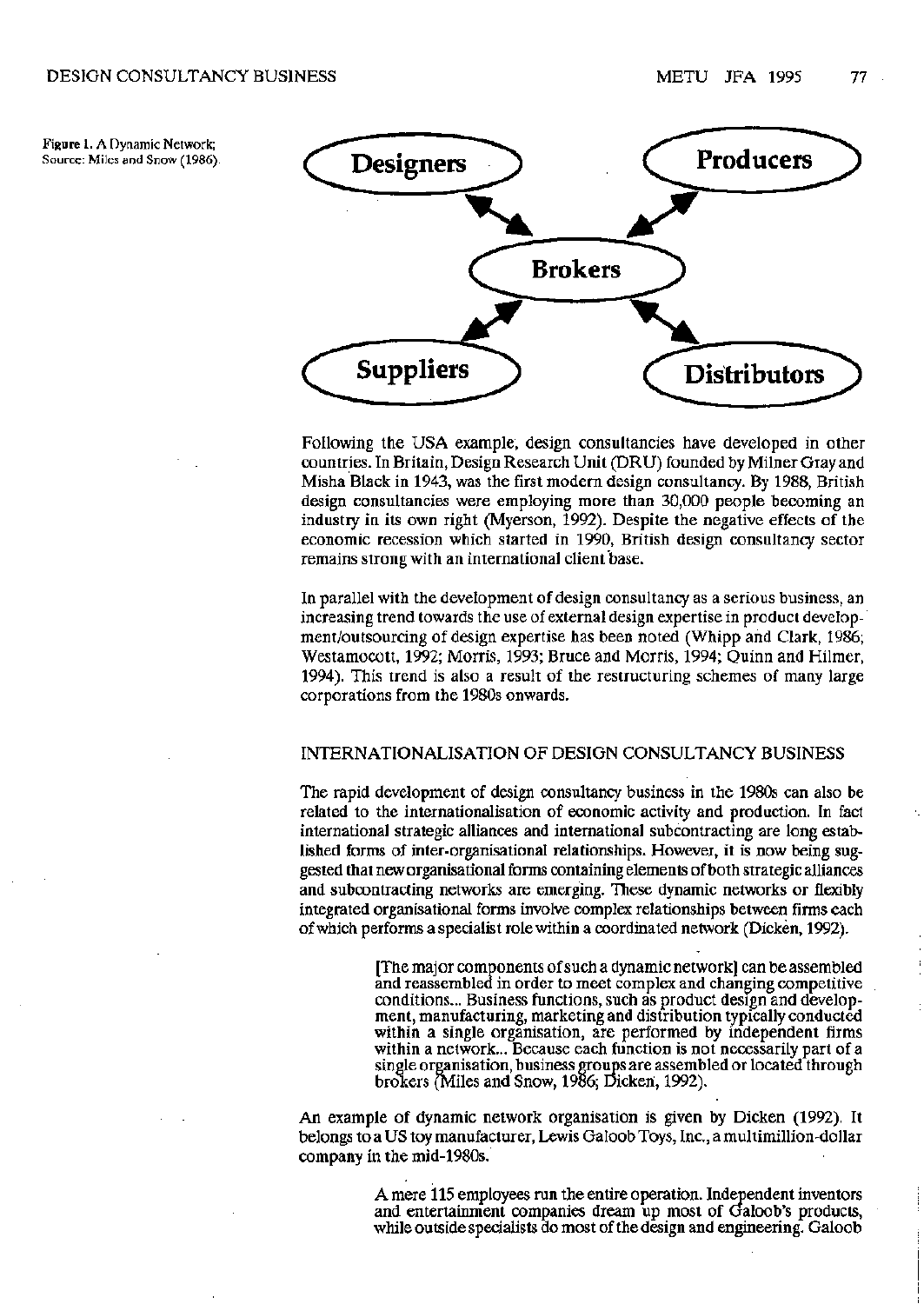farms out manufacturing and packaging to a dozen or so contractors in Hong Kong, and they, in turn, pass on the most labour-intensive work to factories in China. When the toys land in the US, they're distributed by commissioned manufacturers' representatives... In short, says Executive Vice President Robert Galoob, 'our business is one of relationships'. Galoob and his brother, David, the company's president, spend their time making all the pieces of the toy company fit together, with their phones, facsimile machines, and telexes working overtime (Business Week, 3 March 1986 in Dicken, 1992).

In the specific case of a design consultancy, a similar example is provided by Marples (1992):

> PID (Product Identity Design) have an office in Hong Kong. Toy designs are sent out by fax or courier and the manufactured toys are shipped back and sold on to Tesco in the UK.

Another industrial design consultancy defines itself as an integrated strategic design agency with its own OEM (Original Equipment Manufacturer) liaison in Asia (Design, February 1993).

It should be mentioned that communications technology is the driving force behind the globalisation of the markets as well as the operations of many companies including design consultancies. Rawsthorn (1992) reported that most design companies especially the large ones were investing heavily in information technology which helps to strengthen client relationships by providing facilities such as direct computer links.

The following section explores the reasons behind the preferences of companies either to use external or in-house design expertise.

# EMPLOYMENT PATTERNS OF DESIGNERS

There are several and sometimes different views on the most effective way of employing designers for companies (Lewis, 1988; Roy *et al,* 1990). Lewis (1988) indicates two of them as American and Danish-Swedish ones. While the former opinion considers that a strong dependence on external consultancy sector indicates poor quality in-house design, the other suggests that the use of design consultants prevents the loss of creativity.

In Quinn and Hilmer's view (1994), a firm's core competencies involve 'activities such as product or service design, technology creation, customer service, or logistics that tend to be based on knowledge rather than on ownership of assets or intellectual property per se'. A trend towards outsourcing of core competencies such as R&D and product design might lead to their loss in a company.

In a similar vein, Roy et al. (1990) point out some possible problems in the case of complete substitution of in-house design skills by external expertise. Some other sources emphasise the nature of the product design and development process that needs long-term, in-house relationship with industry as a difficult one to get from outside (Sparke, 1983; Gorb, 1978). According to Walsh *et al.*  (1992),

> the main reason for employing a design consultant (in Britain is) either a general lack of in-house skill, or lack of a particular skill for example, designing in plastics, graphic design for a brochure or software development. The foreign firms were more likely to employ consultants for design and development as a matter of principle or company strategy, in order to maintain a flow of fresh ideas.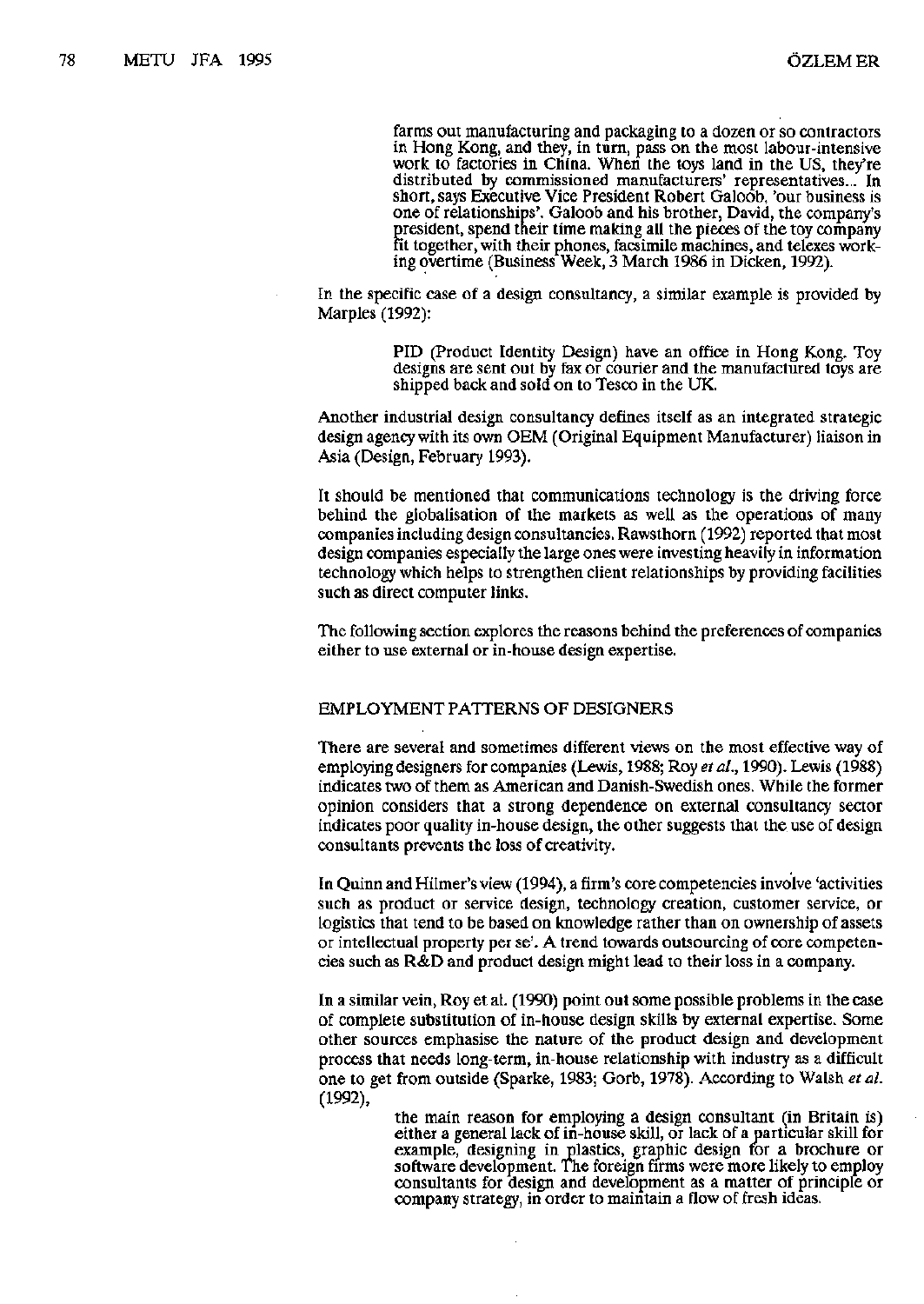A leading design consultant, Kenneth Grange, argues that the ideal arrangement of product development in a company may be entirely in-house, entirely external or a mixture of the two:

> It all depends on the traditions of the company; on its commitment to design; on the strengths or weaknesses of its in-house staff; and above all, on the personalities involved... But heavy reliance on design consultants can only work if, like Olivetti, Deere and Wilkinson, the client appreciates the level of financial commitment required for the consultants to attend all the meetings that are necessarily involved in the planning and execution of product development (Reported by Lorenz, 1986).

In a similar vein, Walsh et al. (1992) relate the successful use of design consultants to their proper management at senior level with an understanding of design, and to the integration of the consultant's work with the work of in-house staff. Either having indicated some problematical factors or not, these studies and several others mention the advantages of the use of external design consultants (Pilditch and Scott, 1965; Lewis, 1988; Moody, 1980; Pilditch, 1987; Chung, 1989; Morris, 1993). Chung (1989) lists them as follows: Professionalism, creativity, objectivity, flexibility, efficiency, economy, reliability, ease of access to various levels of management, specialised resources including equipment and variety of choice. According to Morris (1993) on the other hand, the most significant reasons for a company to enlist the help of an external consultant are:

- 1. To solve a short-term problem on a project
- 2. To relieve the workload on an in-house department
- 3. To access fresh, new ideas
- 4. To access specialist help
- 5. Because of the lack of in-house expertise.

Referring to the evidence of his research Moody (1980) states that 'all the firms prefer to employ a consultant industrial designer and the reasons for their preference are similar. Even if firms had enough projects to warrant employing an in-house designer, a consultant is in any event preferred'. According to Moody (1980), industrial designers are employed primarily for their practical skills and knowledge. However, usually the in-house personnel who are employed for their practical skills have the status of technicians.

> They carry out instructions from higher levels of authority, their movements are closely controlled, opportunities to foster outside contacts are virtually non-existent, they have little or no influence on a firm's policy.

On the other hand consultants generally have a status which gives them direct access to policy-makers. Therefore, he concludes that an industrial designer's position as a consultant outweighs the impediment of the practical nature of the tasks he performs.

Having mentioned the necessity of employment of industrial designers on a regular basis in industry, Ughanwa (1991) also stressed the tendency of addressing external design expertise in industry. According to him the services of design consultants for various reasons, including their wide-ranging experience and expertise, cost reduction, saving in time, *etc.,* may be preferred to employing industrial designers in-house. In the same vein, Black (1983) also emphasised the necessity to stimulate the staff designer and mentions the usefulness of consultant designers for such a task: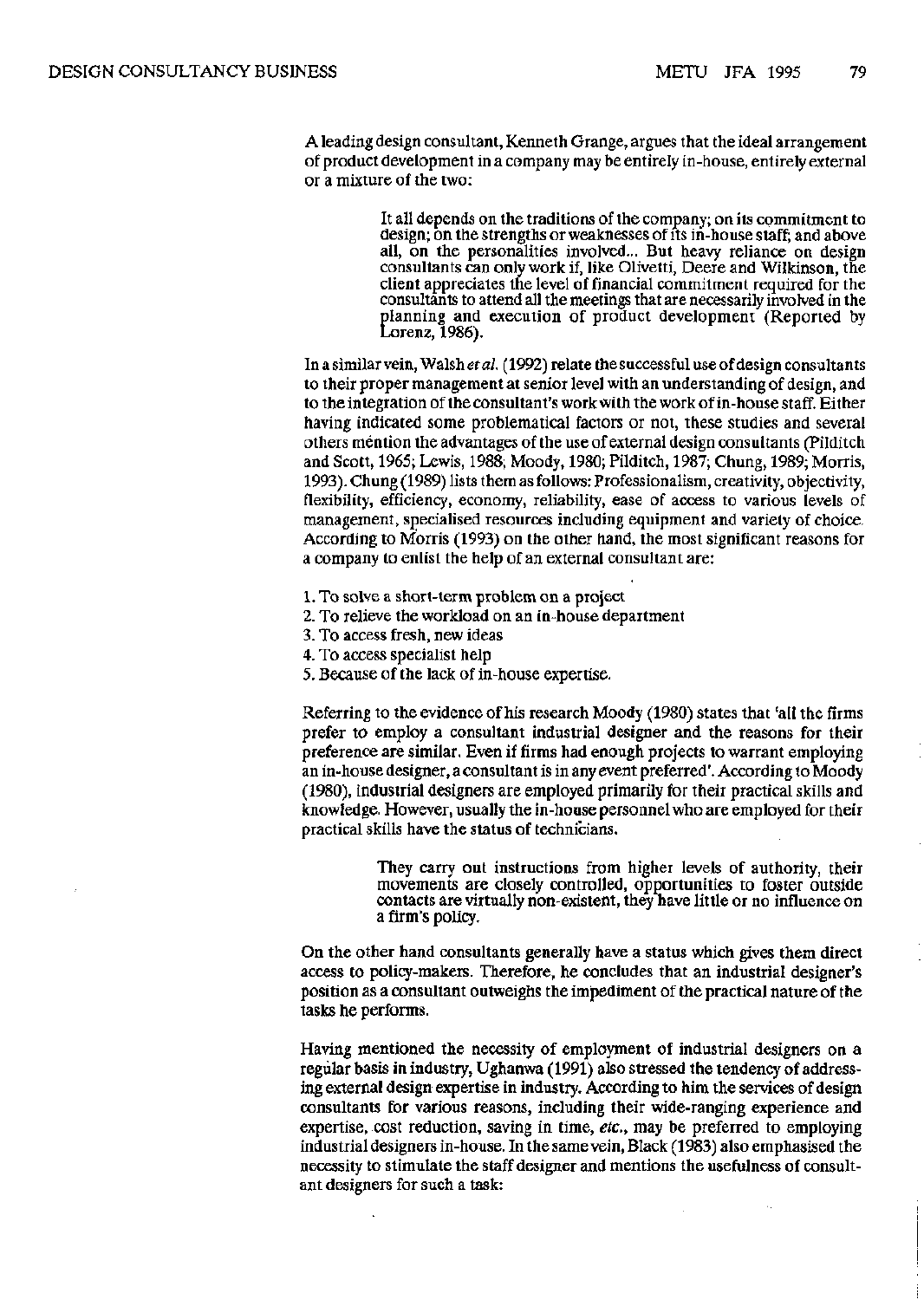$\mathcal{A}^{\text{in}}_{\text{in}}$  ,  $\mathcal{A}^{\text{in}}_{\text{in}}$ 

As a stimulant, catalyst and particularly as an irritant, the consultant designer is unequalled when brought into close proximity with the staff designer. It is in this role of goad, crutch, critic (and sometimes inspirer) that the consultant can be most useful to large-scale industry... If he is of the right calibre, the consultant designer brings an analytical approach to the problems presented, unbridled by the traditions of common practice of the industry (Black, 1983:179).

A survey of 221 product, engineering, industrial and graphic design projects in small and medium-sized UK manufacturing companies that received a small government subsidy to employ a design consultant revealed that 'the development of new or improved products, packaging etc., using professional product, engineering, industrial and graphic design expertise can be an excellent commercial investment' (Potter *et al.*, 1991:57). The mainly small and medium-sized firms which constituted the sample of this study were able to engage a professional design consultant for 15-30 days at zero cost or at a subsidised rate to help in the development of new or improved products, components, packaging, product graphics or technical literature under the Department of Trade and Design Council's Funded Consultancy Scheme/Support for Design (FCS/SFD) programme between 1982-1986.

According to the results of this survey, one of the indirect benefits of undertaking a project involving a professional design consultant was that this experience enabled firms to learn how to use professional design consultants.

> Three-quarters (75%) of firms reported learning one or more design management lessons. Of these 15% learned the importance of choosing an appropriate consultant; 33% the importance of a clear and detailed brief (results are only as good as the brief); 10% the importance of regular contact with the consultant during the project; and 16% learned other lessons such as ensuring that consultants are aware of manufacturing constraints (Potter *etah,* 1991).

At an increasing rate since the 1980s, the services of design consultancies encompass market analysis, concept development, testing and manufacturing stages (Sparke, 1983; Chung, 1989). Similarly, a tendency of expansion and deepening in the role of designers is noted by various sources (Sparke, 1983; Chung, 1989; Blaich, 1988; Bernstein, 1988; Bahnsen, 1988; Dunn, 1993). Fujimoto (1991) points out the direction of this tendency as follows:

> In the contemporary design management paradigm... the designers' mission is expansive and proactive. They interpret customer needs and translate these concerns into a total product concept; they give visual expression to these ideas and share their synthesis of the issues with the development team; they become the vehicle for cross-functional coordination and a key evaluator in realising a successful final product.

The change in the consultant's role was also stressed by Dunn (1993):

In the 1980s consultants would recommend and then implement change for their clients. Today, consultants are facilitators, not frontseat drivers. They are being hired to help companies manage change themselves, to hold their clients' hands, to give them 'ownership' of the changes (Dunn, FT, Sept. 14,1993).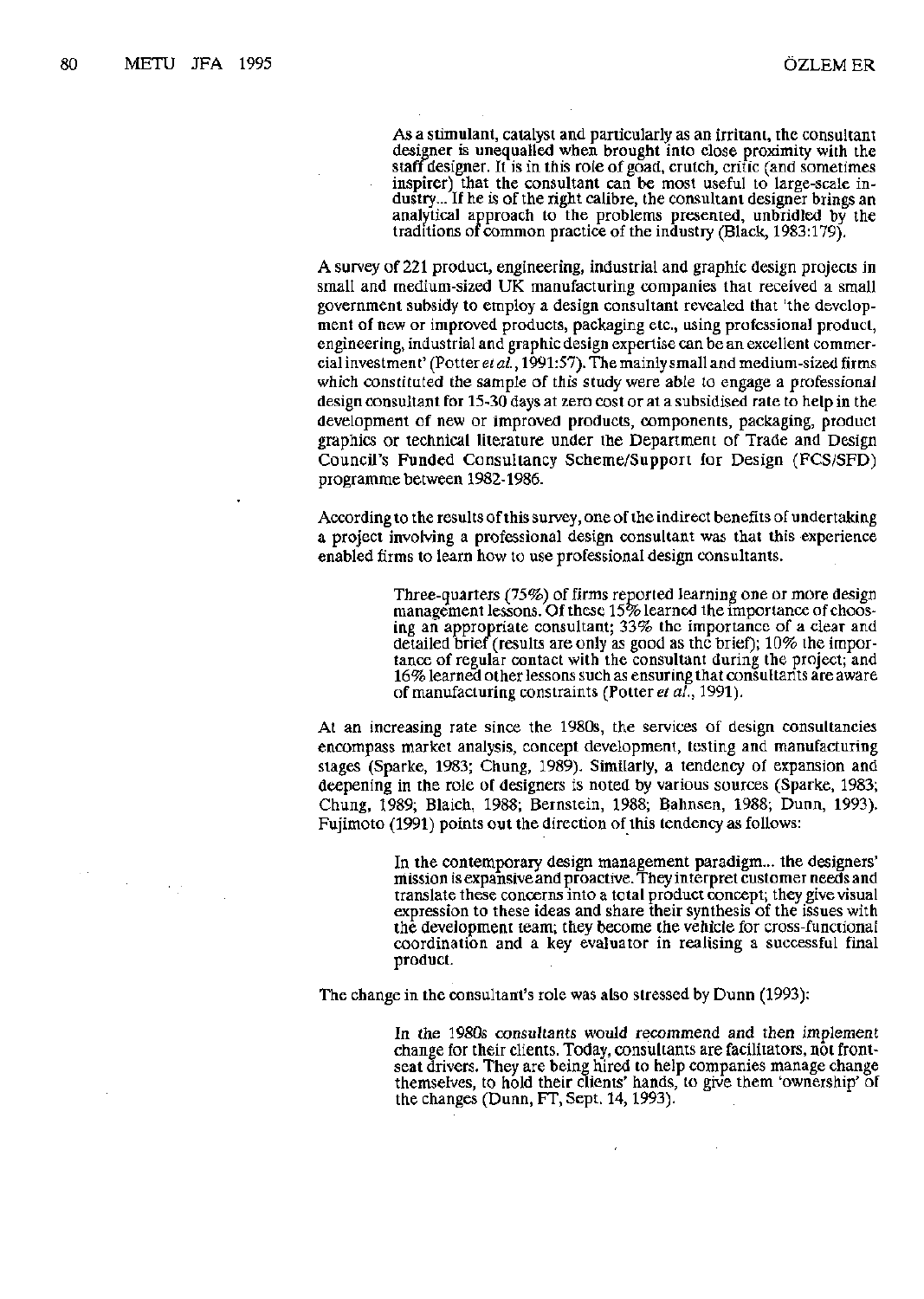### SIGNIFICANCE OF USING DESIGN CONSULTANCY EXPERTISE FOR NIC CLIENTS

According to a dictionary of economics a Newly Industrialised Country (NIC) is one which is not a developing country but has not yet achieved the status of the advanced countries (Penguin Books Ltd., 1987). The most significant common characteristic of NICs is that they have explicitly attempted to develop their economies on the basis of industrialisation (Dicken, 1992). According to Er, H. A. (1993), the fact that makes NICs interesting in terms of design research is their being the only developing countries which attempted and succeeded, at least in some sectors, to establish an industrial design activity.

What makes NIC firms different from developed country ones are the former's starting of operation in an environment with a number of scarcities

It is possible to make a list of scarcities faced by NIC companies, though it must be mentioned that these vary between companies and also among different NICs (Er, 1995).

In general, NIC companies lack:

- . financial resources
- . innovative design skills
- . technology
- . product development capability from scratch
- . engineering know-how
- . a strong market identity/image/reputation
- . a strong supplier base producing at world class quality
- . a sophisticated customer profile in the domestic markets

To overcome the disadvantages posed by the kind of scarcities listed above, a company could follow various paths. Such a company could make use of various knowledge and technology acquisition mechanisms such as joint ventures, licensing, imitation, subcontracting, reverse engineering, person-embodied transfers through academic institutions, etc. Also, the companies which have accumulated sufficient capabilities in products, processes and in organisational functions such as marketing could try to break into world markets through different market entry mechanisms. Subcontracting relations of various kinds *(e.g.,* Original Equipment Manufacturing contracts) are among such mechanisms.

#### RESEARCH METHODOLOGY

The study that the present paper is based on, was carried out in two stages. The first stage was of an exploratory nature and consisted of a postal survey of 56 British design consultancy companies specialised in product design, and interviews undertaken in seven consultancy companies which were chosen from the respondents of the postal survey. The study's focus on the operations of British design consultancies stemmed from the fact that Britain has a strong design consultancy sector which is acclaimed internationally (Hancock, 1992). Several research methods were considered in the light of the aims of the mentioned research study.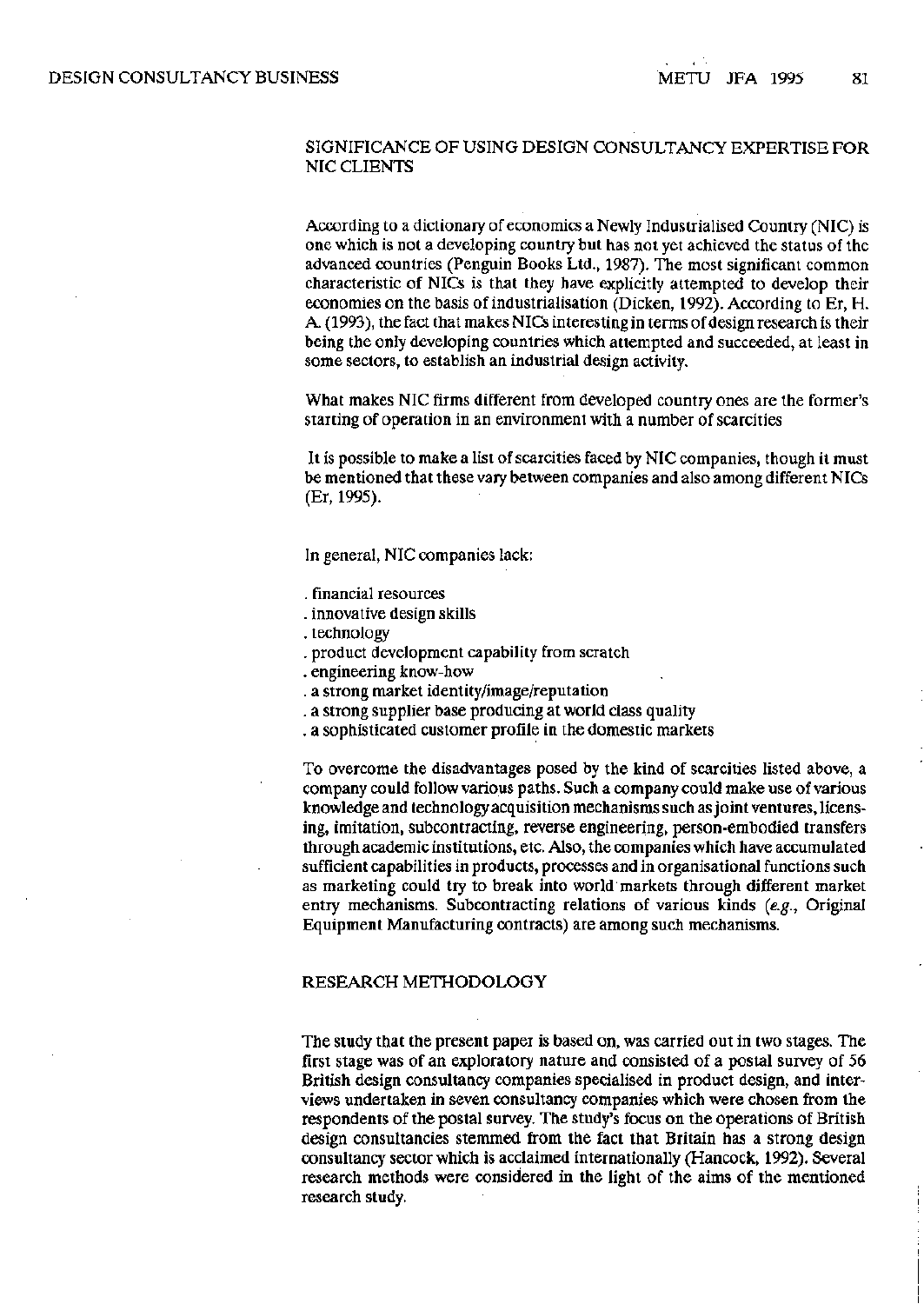An exploratory study was needed to gain a picture of the field that is studied. The first aim was to acquire some basic knowledge of the operations of British design consultancies in NICs and identify some companies to carry out detailed studies. Secondly, the aim was to find out about the characteristics of consultancy work concerning NIC clients. Thus, the quality of data that the researcher expected to reach at these two stages were different.

It was befitting for the aims of the research to gain breadth first. A survey that would be carried out by postal questionnaires was thought to be the most appropriate method for collecting basic exploratory information. The limitations of quality and quantity would not matter so much at this stage of the research since more data was planned to be collected at later stages of the study. Interviews on the other hand, would be suitable at the second stage of the exploratory study. By using the interview method, knowledgeable and willing respondents of the postal questionnaires could be questioned on their answers and new questions could be asked about the subject area being explored.

According to Kinnear and Taylor (1983), the design of an exploratory study is characterised by flexibility in order to be sensitive to the unexpected and to discover insights not previously recognised. A loosely structured interview schedule with emphasis on open-ended questions would provide this flexibility.

It was decided that a combination of unstructured and focused approaches with emphasis on open-ended questions would be suitable for the purposes of the exploratory stage of the research project.

All of the interviews were recorded and transcribed in full. Analytic procedures were applied in order to analyse the interview data qualitatively.

As vehicle design and development projects were found to represent a major part of the consultancies' work in NICs, the second stage of the study focused on the automotive industry. In the second stage, case studies were carried out in four British design consultancies selected from the combined findings of the initial study and a focused literature survey on the automotive industry.

The present paper is based on the interview findings carried out at the first stage *(i.e.,* the exploratory stage) of this study vis a vis the nature of the work carried out by British design consultancies for NIC client bodies.

# NATURE OF THE RELATIONS BETWEEN UK DESIGN CONSULTANCIES AND NIC CLIENTS

The cooperation examples identified between the UK design consultancies and NIC clients are as follows:

. Consultancies are linked with NIC manufacturing companies within subcontracting networks (via UK/multinational companies, partners of NIC clients).

. Although the initial link was established between the consultancy and the NIC manufacturer via the principal company in subcontracting relations, cooperation continues between the former two on autonomous terms.

. Consultancies are commissioned directly by NIC manufacturing companies. . Consultancies are used by governmental bodies for managerial and technological expertise directly.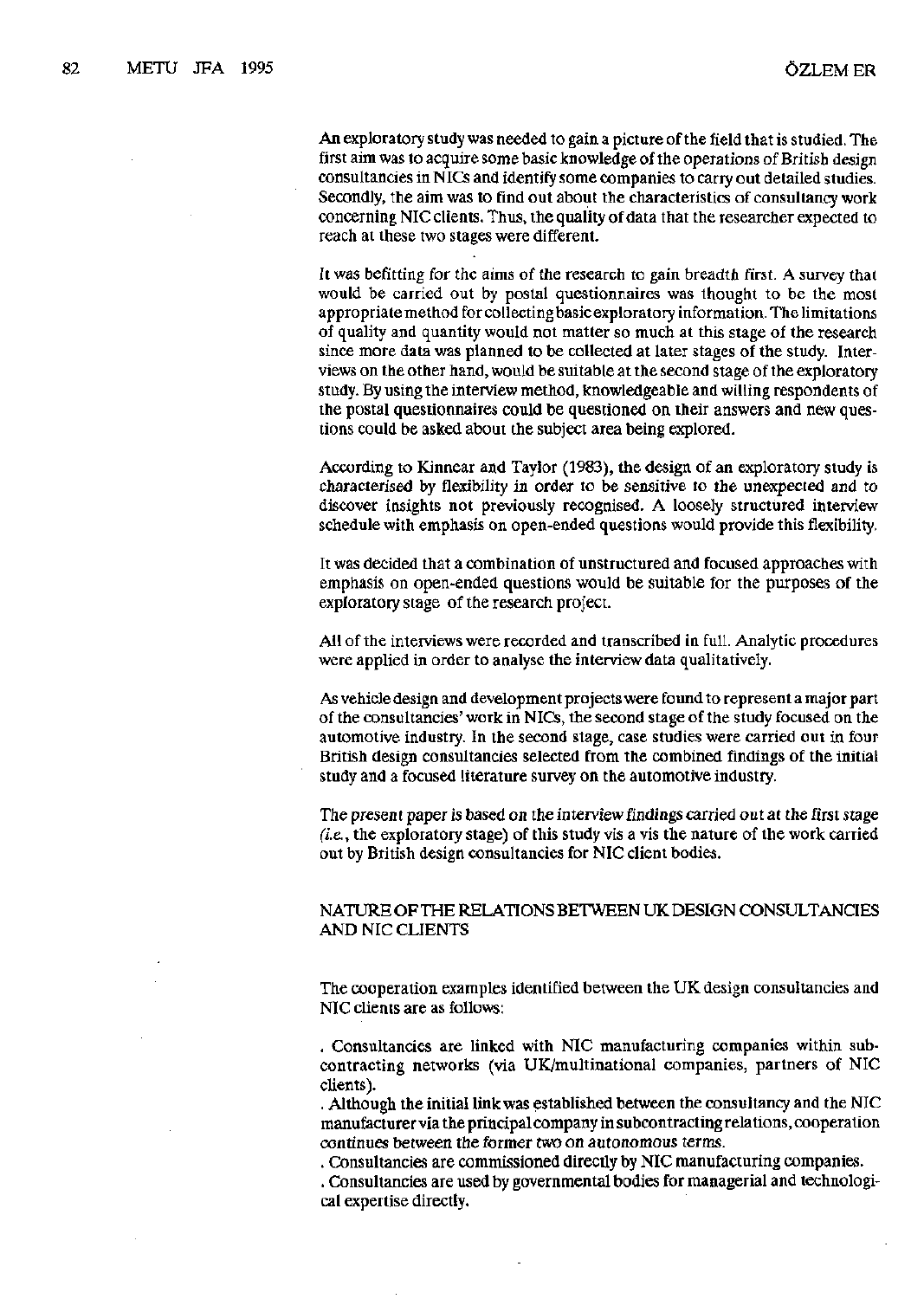. Foreign design consultant is used by a marketing company for the development of an innovative new product.

. Foreign design consultant is used for educative purposes (person-embodied knowledge transfer).

. Consultancies are linked with NIC manufacturing companies through multinational partners of the latter.

British design consultancies were found to have connections mainly with East-Asian countries (including India). This finding is in harmony with the economic growth record of this region over other developing countries.

The kind of services and expertise provided by the consultancies where research interviews were conducted (seven companies) to a number of NIC clients on the basis of particular projects are presented in **Table 1.** 

| Table 1. Consultancies' expertise for NIC<br>clients on the basis of particular projects. | Company A | Product design                                                                                                                                                                                                                                                                                                                                                                                                                                                                                                                                                                                                                                                                                                                                                                                                                                                                                                                           |  |  |  |  |
|-------------------------------------------------------------------------------------------|-----------|------------------------------------------------------------------------------------------------------------------------------------------------------------------------------------------------------------------------------------------------------------------------------------------------------------------------------------------------------------------------------------------------------------------------------------------------------------------------------------------------------------------------------------------------------------------------------------------------------------------------------------------------------------------------------------------------------------------------------------------------------------------------------------------------------------------------------------------------------------------------------------------------------------------------------------------|--|--|--|--|
|                                                                                           | Company B | Lecturing and tutoring on design practice.                                                                                                                                                                                                                                                                                                                                                                                                                                                                                                                                                                                                                                                                                                                                                                                                                                                                                               |  |  |  |  |
|                                                                                           | Company C | Product design and engineering skills<br>Standardisation and simplification of product components<br>Introduction of new but at the same time suitable manufacturing<br>techniques to the client's particular needs<br>Introduction of new but at the same time suitable materials to local<br>conditions<br>Liberating the client to be dependent on certain components and<br>the manufacturer of those components<br>Helping the client to have a differentiated product which can be sold<br>independently                                                                                                                                                                                                                                                                                                                                                                                                                           |  |  |  |  |
|                                                                                           | Company D | Turning around a government product and process development<br>laboratory into a market-oriented laboratory<br>Teaching management and business processes<br>Teaching about organising business functions<br>Help on the project basis<br>Teaching and training on the job<br>Hands on design and project review<br>Review of the role of an existing government institution and build-<br>ing up a new institution<br>Process consulting<br>Comprehensive approach to the requirements of clients                                                                                                                                                                                                                                                                                                                                                                                                                                       |  |  |  |  |
|                                                                                           | Company E | Product design<br>Prototype building by using CNC facilities<br>Producing detail drawings for manufacture                                                                                                                                                                                                                                                                                                                                                                                                                                                                                                                                                                                                                                                                                                                                                                                                                                |  |  |  |  |
|                                                                                           | Company F | Re-engineering of vehicles to suit the highly regulated developed<br>country arkets<br>Developing turn-key programmes from concept clay modelling<br>through engineering, testing development and building prototypes<br>Providing production engineering technology<br>Carrying out modifications on existing car models to suit local condi-<br>tions<br>Building up production facilities<br>Staff training<br>Carrying out functions of product development in a piece-meal<br>fashion and other functions such as testing and prototype building<br>Bringing a standard of European engineering<br>Acting as middlemen between parties searching for suitable<br>materials or component manufacturers<br>Providing specialist expertise such as finite element analysis, chassis<br>development, etc.<br>Assistance in recruiting and training in-house design and engineer-<br>ing teams<br>Assistance in applications engineering |  |  |  |  |
|                                                                                           | Company G | Providing cost-oriented design solutions appropriate to local condi-<br>tions                                                                                                                                                                                                                                                                                                                                                                                                                                                                                                                                                                                                                                                                                                                                                                                                                                                            |  |  |  |  |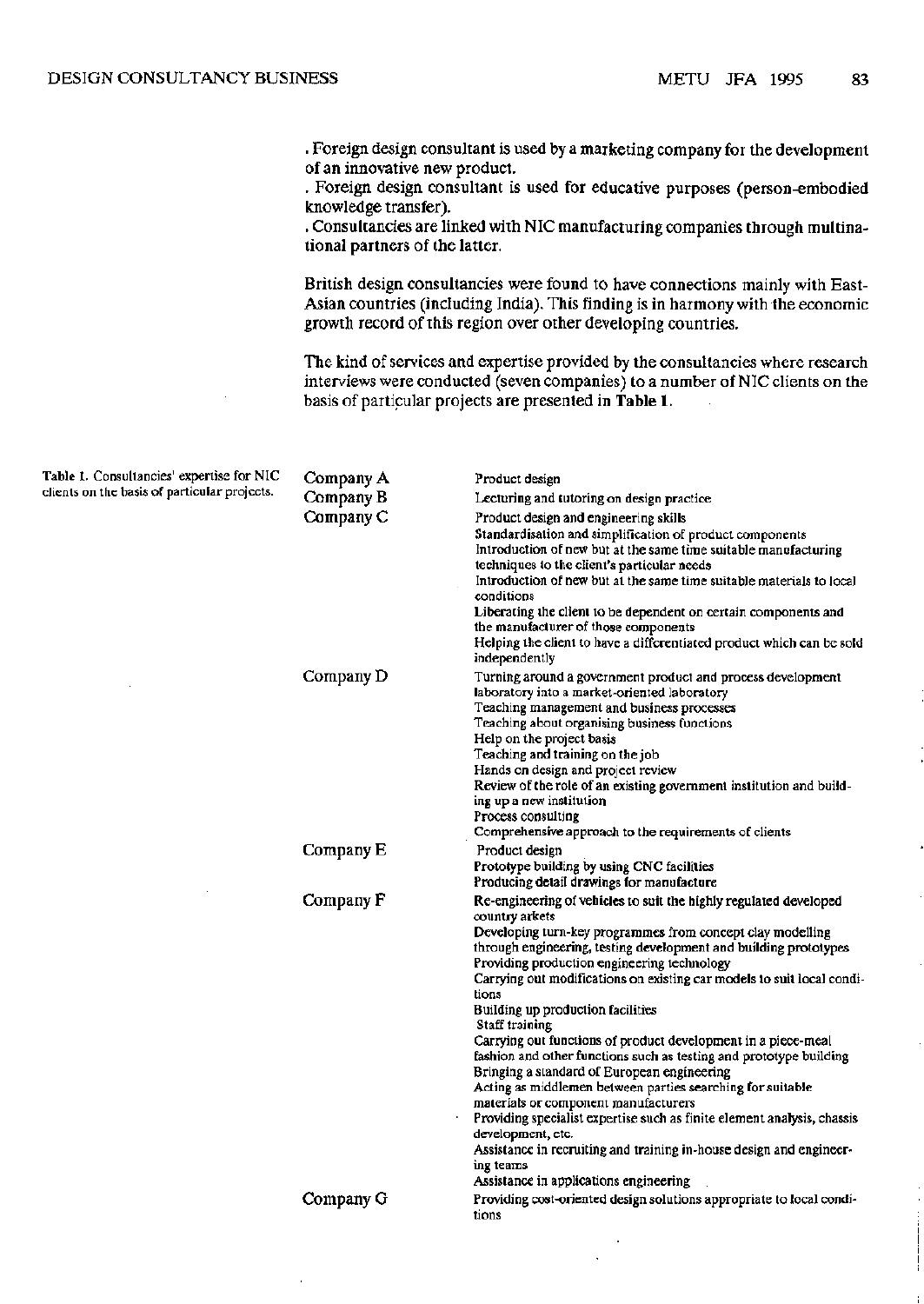According to the above presented overview, the expertise of UK design consultancies for NIC clients shows itself in the below identified points:

. Provision of innovative design skills and innovative thinking

- . A comprehensive understanding of the complete product development process
- . Expertise to develop products (new or redesign)

. Knowledge of standards which are in use in the developed countries (help in overcoming market entry barriers)

. Introduction of component manufacturers befitting to the needs of NIC clients

- . Introduction of new manufacturing techniques
- . Introduction of technologies befitting to the special needs of the clients . Provision of specialist expertise
- . Provision of specialist expertise
- . Assistance in recruiting and training in-house design teams
- . Assistance in applications engineering<br>. Provision of R&D expertise
- 

. A broad view of  $R&D$  strategy at national and corporate levels and  $R&D$ implementation at organisational and project levels

. Advisory consultancy work at strategic management level . Advisory consultancy work at strategic management level  $\mathcal{L}$ 

The types of work undertaken by the British design consultancy companies for NIC clients were categorised in **Table 2.** 

|                                                                                                                     | A | Company Company<br>в | Company<br>с | Company<br>D | в | Company Company | Company<br>G |
|---------------------------------------------------------------------------------------------------------------------|---|----------------------|--------------|--------------|---|-----------------|--------------|
| Process consulting (teaching,<br>training people, making<br>them understand what the<br>implications of change are) |   |                      |              | N            |   |                 |              |
| Management of product<br>development process                                                                        |   |                      | √            | <b>V</b>     |   | ۷               |              |
| Adaptive redesign/Design<br>improvement                                                                             |   |                      |              | ٩I           | √ | ۰I              | ν            |
| Training                                                                                                            |   | √                    | ۹ľ           | √            |   | N               |              |
| Transfer of design and<br>engineering technology                                                                    |   |                      |              |              |   |                 |              |
| Transfer of technical skills                                                                                        |   | √                    | J            | J            |   | √               | Y            |
| Transfer of management<br>kkills                                                                                    |   |                      |              |              |   |                 |              |
| Product differentiation<br>(market-oriented)                                                                        | √ |                      |              |              |   | J               |              |
| Product adaptation to<br>domestic market conditions<br>(cost-oriented)                                              | √ |                      |              |              |   | J               | ۷            |

The findings presented above suggest that the expertise of British design consultancies has been used mostly in projects of product differentiation/adaptation. Product differentiation is essential when an NIC company producing licensed products wants to follow an independent marketing strategy. On the other hand, adaptive redesign/product adaptation is often necessary when a product originally developed for sophisticated markets to be produced and marketed in NICs. The consultancies have rarely been commissioned for new product development projects. Besides, the use of design consultancies is not confined to product development projects. The types of consultancy work range from mainly an advisory role in the capacity of a visiting lecturer, to help in the generation of national R&D strategies, to building up production facilities, to reorganising existing research institutes. Among the employers of design consultancies, there are government institutions and educational bodies as well as domestic market oriented companies.

Table 2. Types of Work Undertaken by the Consultancies.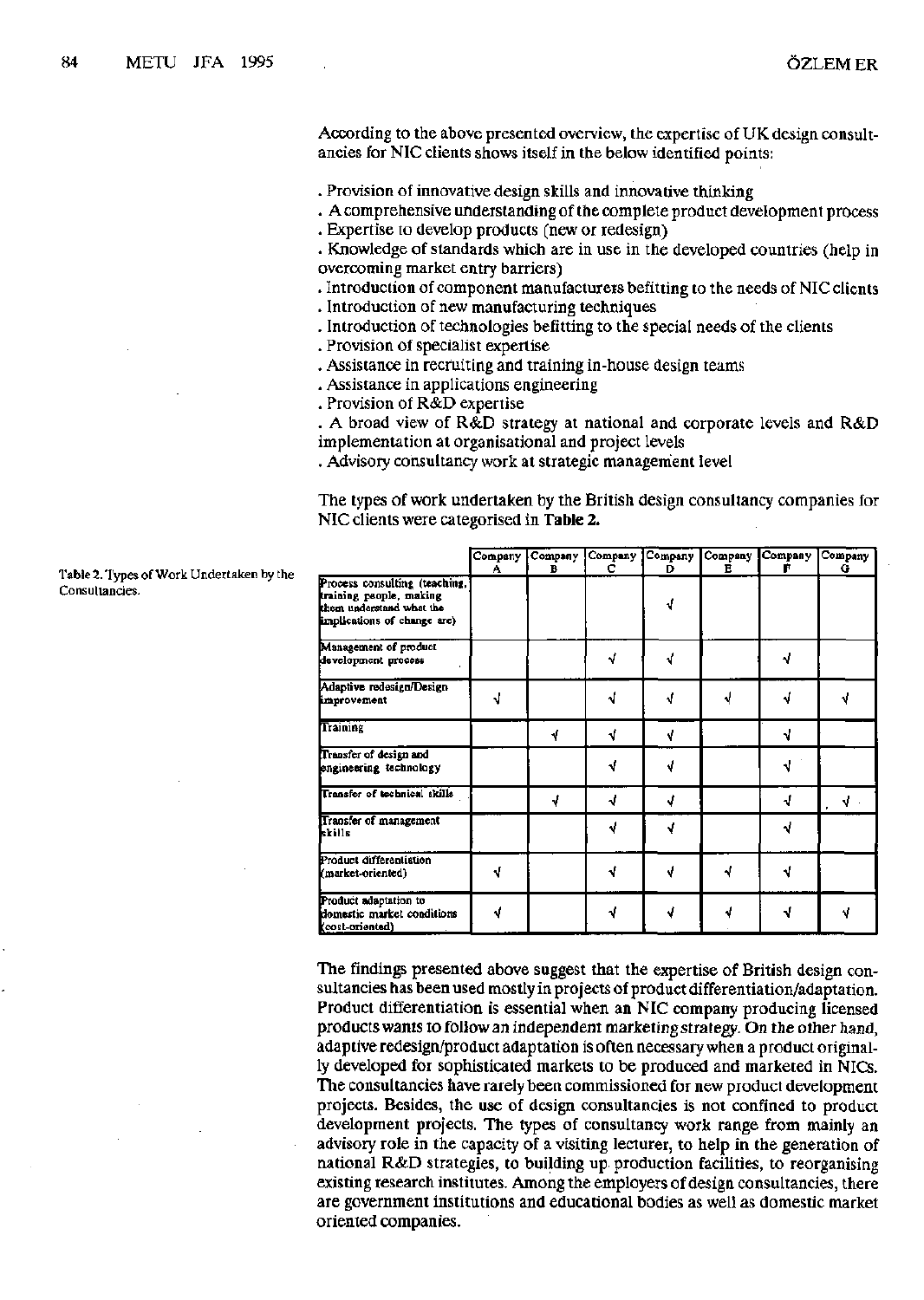The evidence provided by the study of British design consultancies as demonstrated in the above tables indicates a major role which design consultancies of an advanced country can play for NIC client bodies that is of being marketing agents. Apart from this major role, the findings also imply a secondary role which occurs as a by-product of the process of working together of consultancies and client bodies. In the following sub-sections these roles will be explored.

### CONSULTANCIES AS MARKETING AGENTS

From the findings of the study presented in this paper, it is possible to identify the following scenarios of foreign design consultancy use as marketing agents by NIC clients.

Products which are designed for sophisticated market conditions might need some changes to be marketed in domestic markets. Such a need would stem from particular features of the local market such as the requirements of the climate or cultural preferences. In such a case if the local company is not able to materialise the adaptive redesign work with its own resources, design consultancies might be called in. In the case of production under licence agreements the parent company would provide help in finding suitable consultancy companies for the required work.

On the other hand, when a local company which has been manufacturing a product under licence wants to start marketing this product under its own name through its own channels, it has to carry out changes in the licensed product sufficient enough to avoid legal problems with the licensing company. This kind of work, which is redesign for product differentiation enables the manufacturing company to follow an autonomous production and marketing strategy.

If an NIC company wants to start exporting, it needs help to meet foreign market specifications and consumer preferences. In the case of exporting through subcontracting relations, it is very likely that the principal companies/buyers from developed countries would provide the required help. In such a case, design consultancies can be commissioned as part of a team of companies providing specialist expertise in areas where potential exporters need help. This group of companies would generally be brought together by the initiative of the principal companies, implying the existence of indirect relations between NIC manufacturers and design consultancies. However, at a later stage, where NIC companies have accumulated considerable expertise, they would want to launch own brand products and market them autonomously. This time, design consultancies can be commissioned directly by NIC clients to receive critical information on the target markets.

From the research findings, British design consultancies are found to have been engaged in assignments in all of the above identified scenarios in relation with NIC clients.

# CONSULTANCIES AS AGENTS OF ORGANISATIONAL LEARNING

From the research findings, it appears that foreign design consultancies also have a role as agents of organisational learning. This role occurs as a by-product of the process of cooperation between design consultancies and the commissioning NIC clients, and thus can be labelled as being indirect.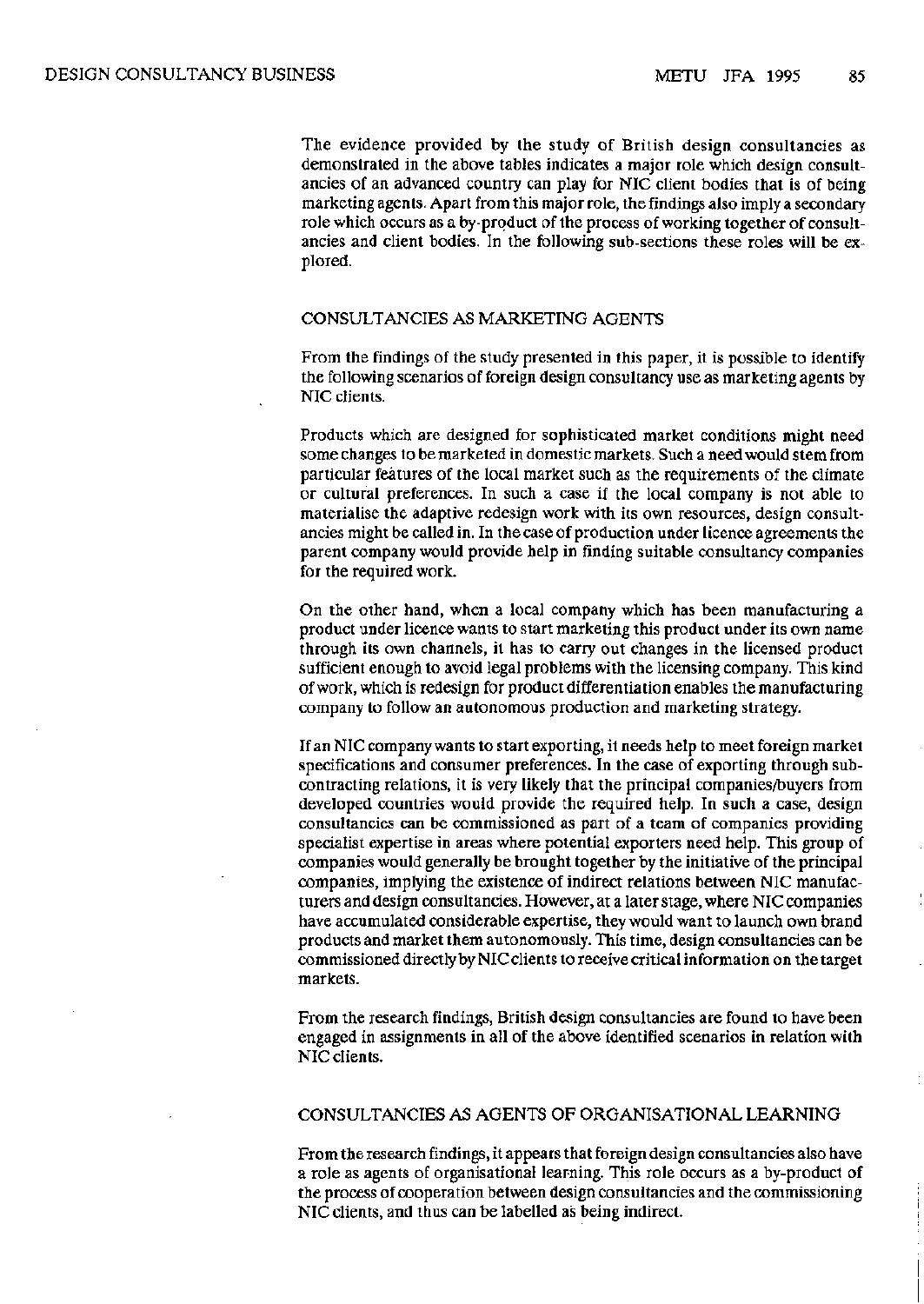A company passes through a process of learning in moving from the position of having basic capabilities to the level of maturity. Though it should be mentioned that not all companies would try to reach the level of maturity unless there are internal and external stimuli to justify such a goal.

As a general point, the research findings reveal the existence of an idea on the part of the consultants that, due to the specific pattern of industrialisation (an industrial experience based on imported technologies) and also the effect of the culture (East-Asian particularly) showing itself in certain attitudes, NIC clients have problems/difficulties that are more complex compared to clients from European countries. At operational level, such problems are the source of differences between the ways consultancies operate in NICs and in Europe. Thus, the consultants think that, beyond providing effective design solutions as they do for all their clients (from NICs and other countries alike), they provide 'a comprehensive understanding of the product development process' and that they approach client problems in a comprehensive way. For one particular consultancy the private sector in NICs and their needs at project level were not in their agenda at a considerable scale as the private sector mostly have been pursuing dependent production strategies. Instead, this consultancy has been giving services at strategic management level to the public sector (in their case state-owned research institutions) due to the level of development of the private companies in NICs (Table 1, Company D row).

The consultants find industrial design a narrow definition to explain the kind of expertise that they provide to NIC clients. They claim that they are providing alternative ways of approaching design problems, the tradition of innovative thinking, an up-to-date understanding of the product development process, as well as introducing the latest best practices in the product development process (such as simultaneous engineering) to their clients.

Another important point to note is that for an NIC client to hire a design consultancy company from a high wage economy is an expensive decision. One consultant mentioned this aspect by saying that they discount their rates in order to establish a presence in the so called NIC markets. Another one stated that 'any commercial endeavour does not want to continue paying extortionate rates to designers', they would rather build up their own in-house teams'. Moreover, since the cost of hiring design consultants is very high for such clients, they would not want to go on paying high amounts of money over and over again. Thus, the clients' expectations are not confined to the general benefits of consultancy use which are listed in several studies *(e.g.,* Chung, 1989; Morris, 1993) such as their being a source of fresh, new ideas, *etc.* It appears that what they look for is to gain the utmost benefit from the consultancy use, in other words to achieve technology and skills transfer. In cases where the consultancies are hired for product design and development services, the clients tend to evaluate the value of using consultants not only in terms of the end products, but the process leading to the end products. They try to learn from this process, and see it as an investment in technology transfer. Even if the demands of a client from a consultancy are of a limited scope, the process of collaboration has an educative side for the client.

# SIGNIFICANCE OF USING DESIGN CONSULTANCIES BY NIC CLIENTS

In the light of the research findings presented in this paper, it is possible to form a list of attributes which explain the significance of using design consultancy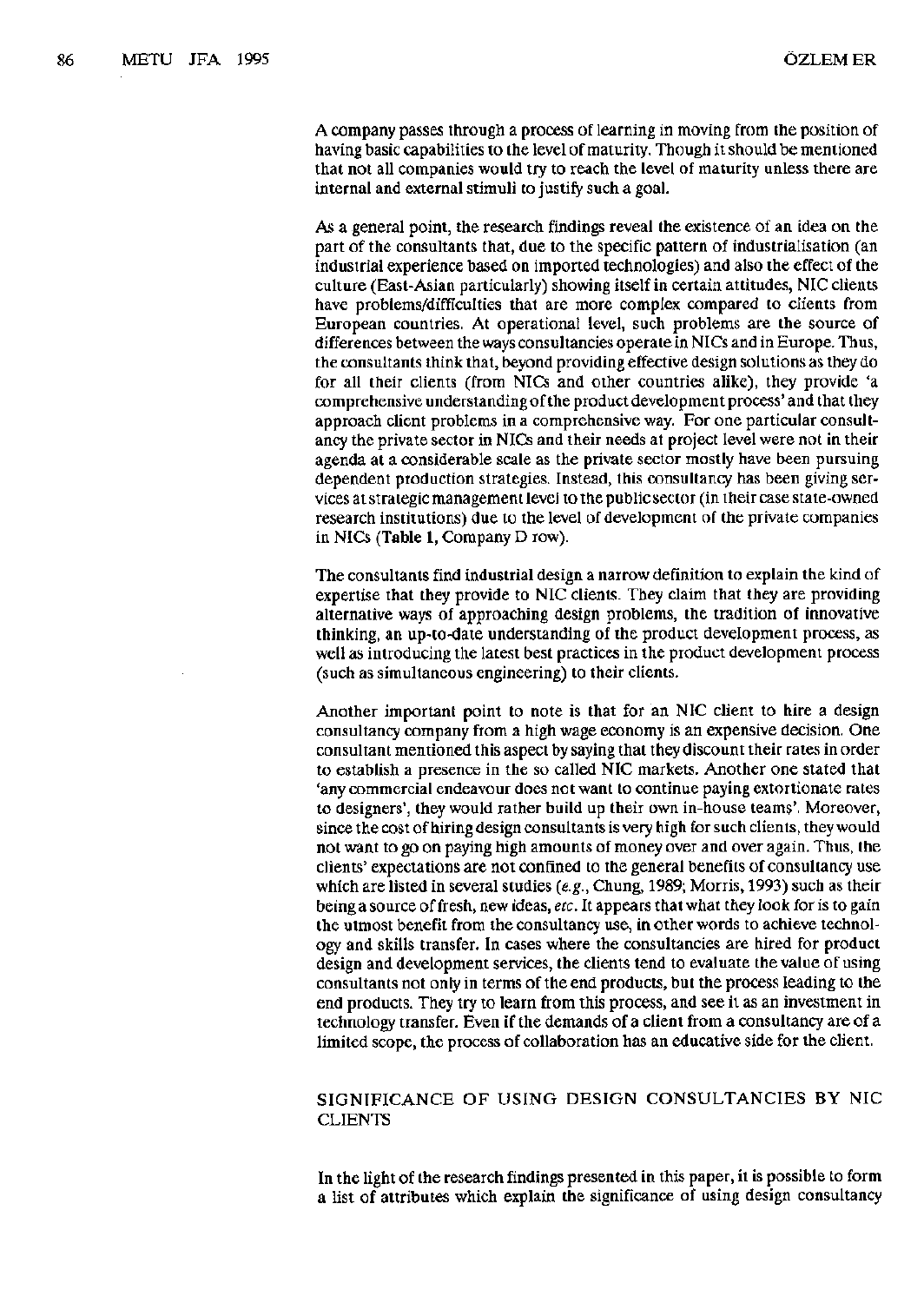expertise for NIC clients. Design consultancies of an advanced industrial economy may be useful to NIC clients with the following attributes:

. Consultants have specialised knowledge, skills and resources that NIC clients lack (standards, regulations, product and production technology, market information, materials, prototype building, tooling, testing facilities, computer technology, *etc.)* 

. Consultants know people/have contacts that NIC clients do not (suppliers, brokers, *etc.)* 

*.* Consultants can teach NIC clients what they need to know (how to manage the design process, latest practices in product development and management processes, *etc.)* 

In other words, consultants help to remedy deficiencies in skills and in firm-level capabilities which vary in degree according to different NIC clients.

#### CONCLUDING REMARKS

The subject of using external design expertise has generally been studied from the perspectives of commercial benefits of design and 'how to manage design and designers (in-house/external)' in industry. However, beyond the arguments developed within these perspectives, the use of foreign design consultancies by companies from Newly Industrialised Countries has far reaching dimensions. It has been established that in the context of the development strategies of these countries, design has a role with increasing importance. In this context, foreign design consultancies offer an alternative source of expertise which can be used at different stages of organisational development for different purposes. At an advanced level, such a process involves the use of design as a competitive business tool.

The use of foreign design consultants by NIC clients also pose managerial problems. In countries such as Turkey, where design management is a newly emerging issue, the management of foreign professionals and to receive maximum benefit from their work appear to be difficult tasks. Case studies are needed to explore the experience of local companies or other client bodies of working together with foreign design consultants in order to provide guidelines for local managers. As Turkish companies have increasingly been using foreign design consultants/consultancies since 1990s, the need for such studies seems to be more urgent. It would also be beneficial to carry out studies in the context of each different NIC by local researchers, similar to the ones that were undertaken on the management of external design expertise in the developed countries context. Further studies are also needed to look at the use of foreign design consultants from the perspective of NIC clients, especially at the question of what is the most appropriate way of gaining product design and development capabilities for NIC companies.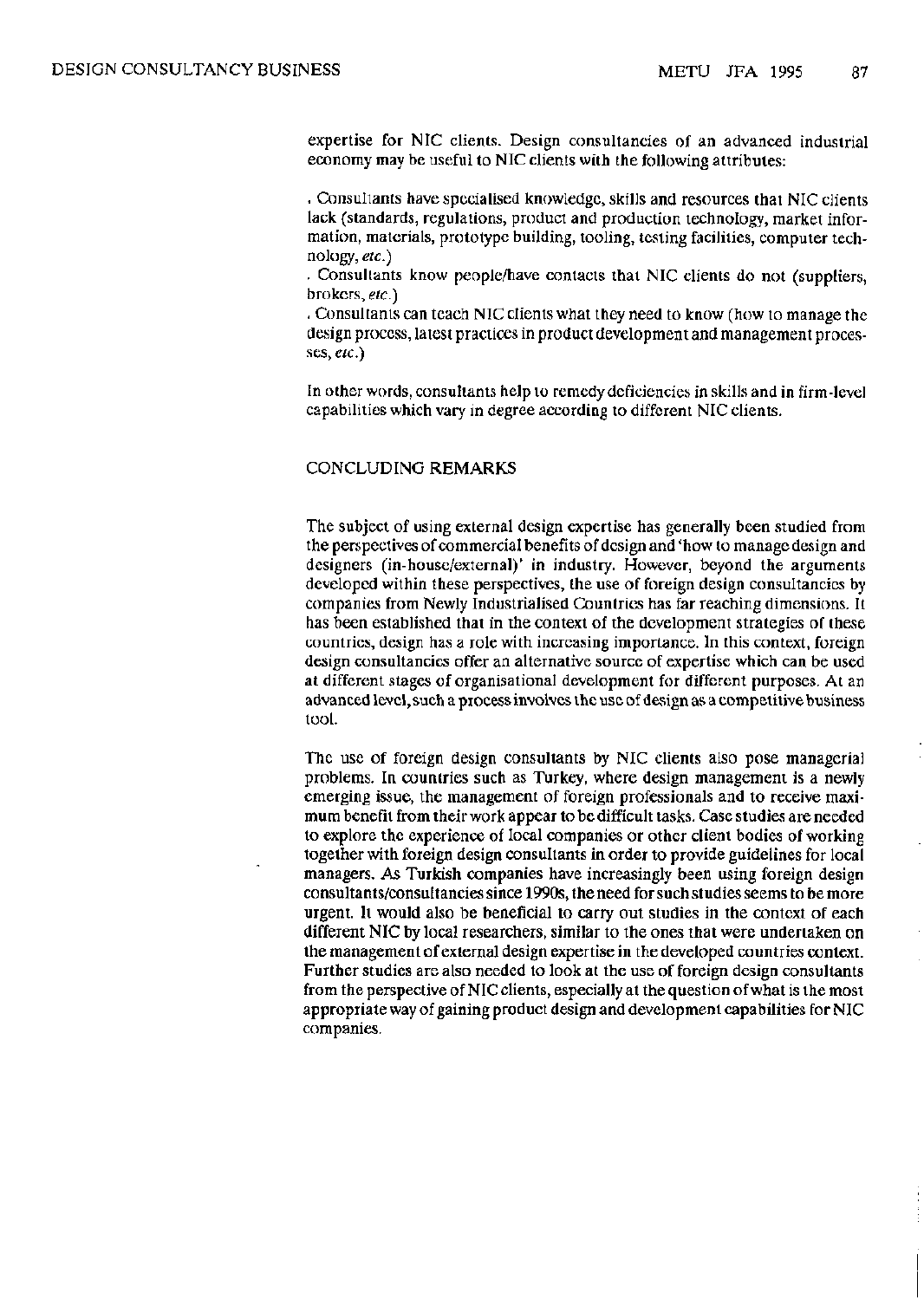#### TASARIM DANIŞMANLIK HİZMETLERİNİN GELİŞMESİ VE 'YENİ SANAYİLEŞEN ÜLKELER' AÇISINDAN ÖNEMİ

#### ÖZET

**Alındı** : 10. 6. 1996 **Anahtar Sözcükler:** Tasarım Danışmanlık Hizmetleri, Firma İçi Tasarım Hizmetleri, Yeni Sanayileşen Ülkeler, Teknoloji Transferi.

Son yıllarda firmalar, tasarım işlevlerini kendi içlerinde yürütmek yerine, gittikçe artan bir oranda firma dışında, profesyonel tasarımcılar ya da tasarımcı grupları ile yerine getirmeyi tercih etmektedirler. Bu gelişmeye paralel olarak, tasarım alanında danışmanlık hizmetleri veren firmalar ya da serbest tasarımcılar ve onların müşterileri arasındaki ilişkilerin nasıl yönetilmesi gerektiğine ilişkin önemli bir bilgi birikimi oluşmaktadır. Bu yazıya temel olan çalışmada, tasarım işlerinin firma içi ya da dışı kaynaklarca yerine getirilmesi konusu, genellikle tasarımın piyasa rekabetinde artan önemi göz önüne alınarak firmalar açısından en çok katkı sağlayacak şekilde nasıl ele alınabileceği incelenmiştir.

Batı ülkeleri bağlamında firma dışı kaynaklara artan ölçüdeki yöneliş, başka bir bağlamda 'yeni sanayileşen ülke' firmalarının bir teknoloji transferi senaryosu içinde ünlü batılı tasarım danışmanlık firmalarından hizmet sağlamaları biçiminde de gözlemlenmektedir. Bu aynı zamanda tasarımın, firma stratejilerinde rekabet faktörü olarak artan öneminin yeni sanayileşen ülke firmalarınca da kabul görmesine ve bu çerçevede tasarım yeteneklerini artırma isteklerine uyumlu bir gelişmedir.

Yeni sanayileşen ülke firmaları, Batılı tasarım danışmanlık firmalarını endüstriyel gelişme stratejileri çerçevesinde hangi amaçlarla kullanıyorlar? Bu yazı, dışarıdan (firma ve ülke dışı) tasarım hizmeti almanın, gelişmekte olan ülke firmaları için nasıl bir önem ifade ettiğini, gelişmiş bir tasarım danışmanlık sektörüne sahip İngiltere örneği ile ortaya koymaktadır. Bulgular, gelişmiş ülkelerin tasarım danışmanlık firmalarının yeni sanayileşen ülke firmaları için oynadığı en temel rolün pazarlamada olduğunu göstermektedir. Tasarım danışmanlık firmaları, gelişmiş pazarlar için üretilmiş ürünlerin yerel pazar koşullarına uyarlanmasını, ya da lisans altında üretilen ürünlerin ihracat amacıyla farklılaştırılmasını hedeflemektedirler. Ayrıca bu firmalar, müsteri firmaların ihracat yapmayı istedikleri gelişmiş ülke pazarlarına girebilmek ve başarılı olabilmek için gereksindikleri yardım ve bilgileri sağlamaktadırlar. Bunların dışında bulgularımız, tasarım danışmanlık firması ile müşterisi arasındaki ortak çalışmanın bir yan ürünü daha bulunduğunu göstermektedir. Bu da, müşteri firmanın teknolojik yetenekler kazanma ve geliştirmesi yanısıra organizasyonel Öğrenme sürecinde edindiği becerilerdir.

Gelişmiş pazar ekonomileri içindeki Batılı tasarım danışmanlık firmalarının, yeni sanayileşen ülkelerdeki müşterileri için sağladıkları başlıca üç noktada toplanabilir:

1. Tasarım danışmanlık firmaları, yeni sanayileşen ülke firmalarının sahip olmadığı bilgi, yetenek ve kaynaklara sahiptirler. Bunlar standartlara, düzenlemelere, ürün ve üretim teknolojisine, pazar bilgisine, malzemelere, prototip geliştirme ve test olanaklarına, bilgisayar teknolojisine ilişkin olabilir.

2. Tasarım danışmanlık firmaları, üreticiler, aracılar, uzman kuruluşlarla ilişkiler açısından yeni sanayileşen ülke firmalarından üstün bir konumdadırlar.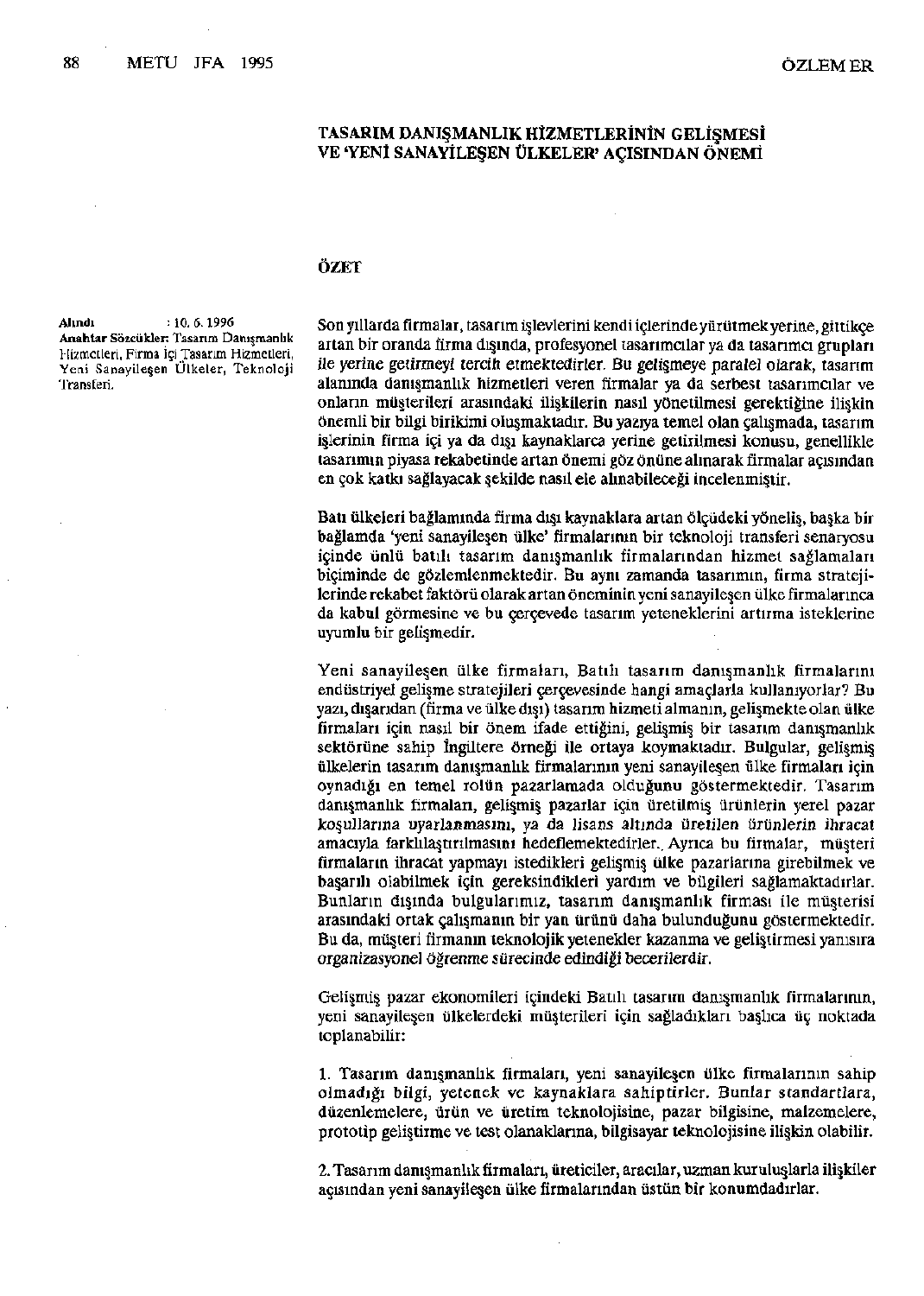3. Tasarım danışmanlık firmaları, yeni sanayileşen ülke firmalarının bilmek istedikleri şeyleri öğretebilirler. Bunlar ürün tasarlama ve geliştirme sürecinin yönetimi, üretim ve ürün geliştirme süreçlerinde yeni metodlar olabilir.

#### REFERENCES

ALDERSEY-WILLIAMS, H. (1996) Design at a Distance: The New Hybrids, *Design Management Journal* (7: 2) 43-47.

- BAHNSEN, U. (1988) Design Management at Ford, in *Design Talks,* P. Gorb ed., the Design Council, London.
- BERNSTEIN, D. (1988) The Design Mind, *Design Talks,* P. Gorb ed.,the Design Council, London.
- BRUCE, M. and DOCHERTY, C. (1993) It's All in a Relationship: A Comparative Study of Client-Design Consultant Relationships, *Design Studies*  (14: 4) 402-422.
- BLACK, M. (1983) *The Black Papers on Design,* A. Blake *ed.,* Pergamon Press, Oxford.
- BLAICH, R. (1988) Design as a Corporate Strategy, *Design Talks,* P. Gorb *ed.,*  the Design Council, London.
- BRUCE, M. and MORRIS, B. (1994) Managing External Design Professionals in the Product Development Process, *Technovation,* (14: 9) 585-599.
- CHUNG, K. W. (1989) *The Role of Industrial Design in New Product Strategy-With Particular Emphasis on the Role of Design Consultants,* Ph.D. Thesis, Institute of Advanced Studies, Manchester Metropolitan University.
- Design (February, 1993) Visibly bigger (530) 5.
- DICKEN, P. (1992) *Global Shift: The Internationalisation of Economic Activity,*  second edition., Paul Chapman Publishing Ltd., London.
- DUNN, J. (FT, September 14 1993) Catalysts in the Boardroom, *Ingenuity: The Financial Times Engineering Review.*
- ER, H. A. (1993) Industrial Design in Newly Industrialised Countries: An Exploratory Study of the Factors Influencing the Development of Local Design Capabilities, *IAS Research Papers,* RP-72, Institute of Advanced Studies, Manchester Metropolitan University.
- ER, Ö. (1995) *The Use of External Design Expertise by Newly Industrialised Countries with particular reference to the Operations of British Automotive Design Consultancies,* PhD Thesis, Institute of Advanced Studies, Manchester Metropolitan University.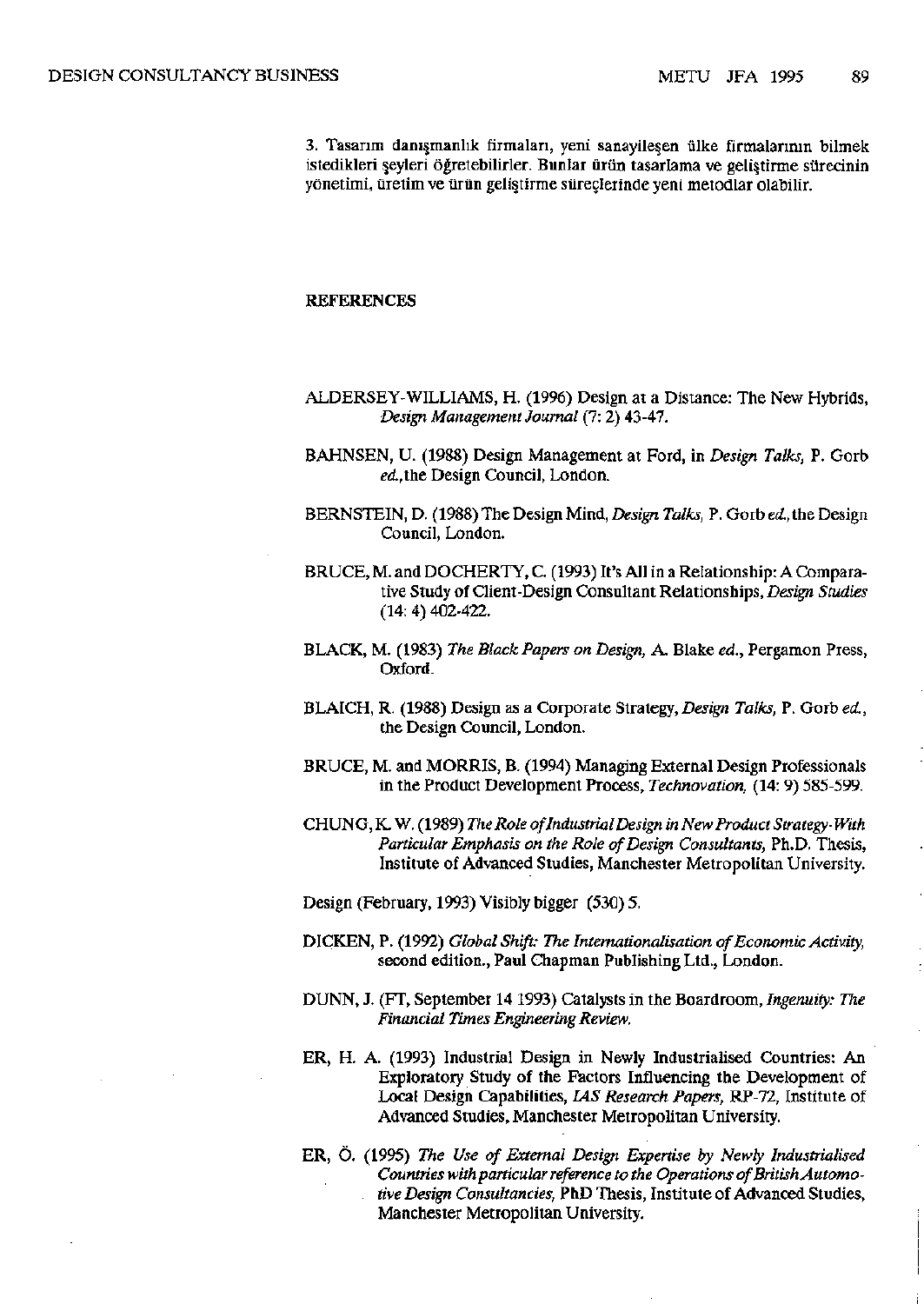- FUJIMOTO, T. (1991) Product Integrity and the Role of Designer as Integrator, *Design Management Journal,* Spring.
- GORB, P. (1978) *Living by Design,* Lund Humphries, London.
- HANCOCK, M. (1992) *How to Buy Design,The* Design Council, London.
- KIM, C. H. (1989) *The Role of Industrial Design in the International Competition; A Case Study of South Korean Electronics Industry,* PhD Thesis, Institute of Advanced Studies, the Manchester Metropolitan University.
- KINNEAR, J. C. and TAYLOR, J. R. (1983) *Marketing Research: An Applied Approach,* McGraw Hill.
- INGOLS, C. A. (1996) Playing Like an Orchestra: Key Success Factors in Corporate-Consultant Projects, *Design Management Journal* (7: 2) 9-15.
- LEWIS, J. (1988) The Distancing of Design, *Design Innovation Group WP-11,*  Design Innovation Group/Open University and University of Manchester Institute of Science and Technology.
- LORENZ, C. (1986) *The Design Dimension: The New Competitive Weapon for Business,* Basil Blackwell, Oxford.
- MEIKLE, J. (1988) Design in the Contemporary World, *Stanford Design Forum Proceedings,15-2&.*
- MILES, R. E. and SNOW, C. C (1986) Organisations: New Concepts for New Forms, *California Management Review,* (27: 3) Spring.
- MOODY, S. (1980) The Role of Industrial Design in Technological Innovation, *Design Studies,* (1: 6) 329-339.
- MORRIS, B. (1993) *The Management of Design Consultants in the Product Development Process,* MSc Dissertation, Manchester School of Management, UMIST.
- MYERSON, J. (1992) History, Structure and Growth, *Professional Practice in Design Consultancy: A Design Business Association Guide,* L. Lydiate *ed.,* the Design Council, London.
- Penguin Books Ltd. (1987) *Penguin Dictionary of Economics,* fourth edition, London.
- PILDITCH, J., SCOTT, D. (1965) *The Business of Product Design,* Business Publications, London.
- PILDITCH, J. (1987) *Winning Ways: How 'Winning' Companies Create the Products We All Want to Buy,* Harper and Row Ltd., London.
- POTTER *et al.* (1991) The Benefits and Costs of Investment in Design: Using Professional Design Expertise in Product, Engineering and Graphic Projects, *Design Innovation Group Report,* DIG-03, Design Innovation Group/Open University and University of Manchester Institute of Science and Technology.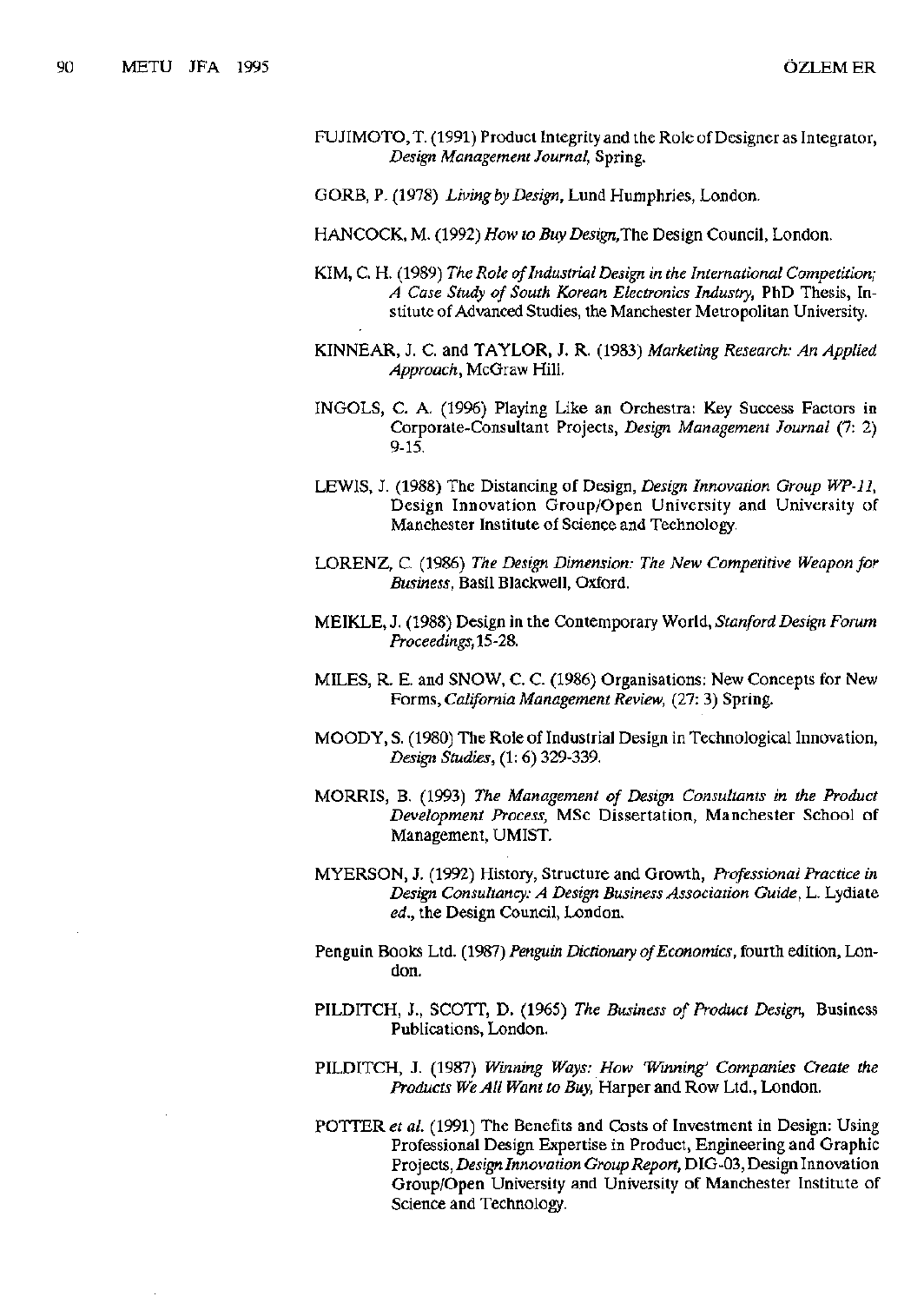$\sim$   $\sim$ 

- PULOS, A J. (1988) *The American Design Adventure,* MIT Press, Cambridge MA
- QUINN, J. B., HILMER, F. G (1994) Strategic Outsourcing, *Sloan Management Review* (Summer) 43-55.
- RAWSTHORN, A. (1992) A Slender New Look, *Financial Times,* July 23.
- ROSENBERG, N., FRISCHTAK, C (ed.) (1985) *International Technology Transfer: Concepts, Measures and Comparisons,* Praeger Publishers, New York.
- ROY, R., POTTER, S., ROTHWELL, R., GARDINER, P. and SCHOTT, K. (1990) *Design and the Economy,* The Design Council, London.
- SPARKE, P. (1983) *Consultant Design, The History and Practice of the Designer in Industry,* Pembridge Press, London.
- UGHANWA, D. O. (1991) The Neglect of Industrial Design, *R&D Management*  (21:3)187-205.
- WALSH, V., ROY, R., BRUCE, M. and POTTER, S. (1992) *Winning By Design,*  Basil Blackwell, London.
- WESTAMOCOTT, T. (1992) Decentralised Design Market: Where the Trends are Leading Us, *Design Management Journal,* Spring (3: 2).
- WHIPP, R., CLARK, P. (1986) *Innovation and the Auto Industry, Product, Process and Work Organisation,* Frances Pinter Publishers, London.